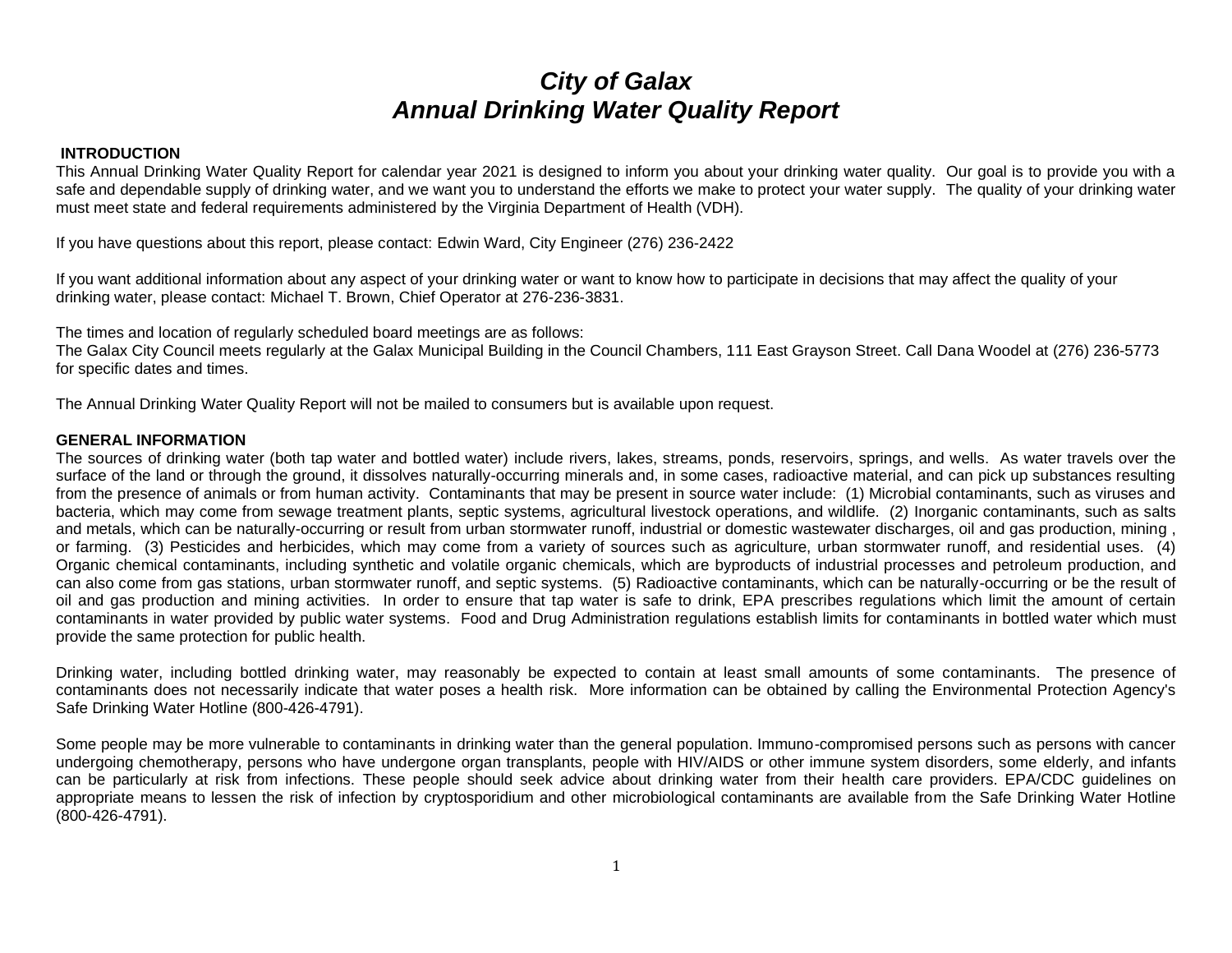### **SOURCE OF YOUR DRINKING WATER**

The source of your drinking water is surface water as described below:

The water source is Chestnut Creek which is made up of several smaller streams. The smaller streams are outflows of springs located in southern Carroll and Grayson Counties.

A source water assessment of our system was conducted in 2019 by the Virginia Department of Health. The creek was determined to be of high susceptibility to contamination using the criteria developed by the state in its approved Source Water Assessment Program. The assessment report consists of maps showing the source water assessment area, an inventory of known land use activities of concern, and documentation of any known contamination with the last 5 years. The report is available by contacting Edwin Ward at the phone number or address given elsewhere in this drinking water quality report.

#### **DEFINITIONS**

Contaminants in your drinking water are routinely monitored according to Federal and State regulations. The table on the next page shows the results of our monitoring for the period of January 1<sup>st</sup> to December 31<sup>st</sup>, 2021. In the table and elsewhere in this report you will find many terms and abbreviations you might not be familiar with. The following definitions are provided to help you better understand these terms:

*Maximum Contaminant Level, or MCL* - the highest level of a contaminant that is allowed in drinking water. MCLs are set as close to the MCLGs as feasible using the best available treatment technology.

*Maximum Contaminant Level Goal, or MCLG -* the level of a contaminant in drinking water below which there is no known or expected risk to health. MCLGs allow for a margin of safety.

*Non-detects (ND) - lab analysis indicates that the contaminant is not present*

*Parts per million (ppm) or Milligrams per liter (mg/l)* - one part per million corresponds to one minute in two years or a single penny in \$10,000.

*Parts per billion (ppb) or Micrograms per liter* - one part per billion corresponds to one minute in 2,000 years, or a single penny in \$10,000,000.

*Parts per trillion (ppt) or Nanograms per liter (nanograms/l)* - one part per trillion corresponds to one minute in 2,000,000 years, or a single penny in \$10,000,000,000.

*Picocuries per liter (pCi/L)* - Picocuries per liter is a measure of the radioactivity in water.

*Action Level* (AL) - the concentration of a contaminant which, if exceeded, triggers treatment or other requirements which a water system must follow.

*Treatment Technique (TT)* - a required process intended to reduce the level of a contaminant in drinking water.

*Nephelometric Turbidity Unit (NTU)* - nephelometric turbidity unit is a measure of the clarity, or cloudiness, of water. Turbidity in excess of 5 NTU is just noticeable to the average person. Turbidity is monitored because it is a good indicator of the effectiveness of our filtration system.

*Maximum Residual Disinfectant Level Goal or MRDLG –* the level of drinking water disinfectant below which there is no known or expected risk to health. MRDLGs do not reflect the benefits of the use of disinfectants to control microbial contaminants.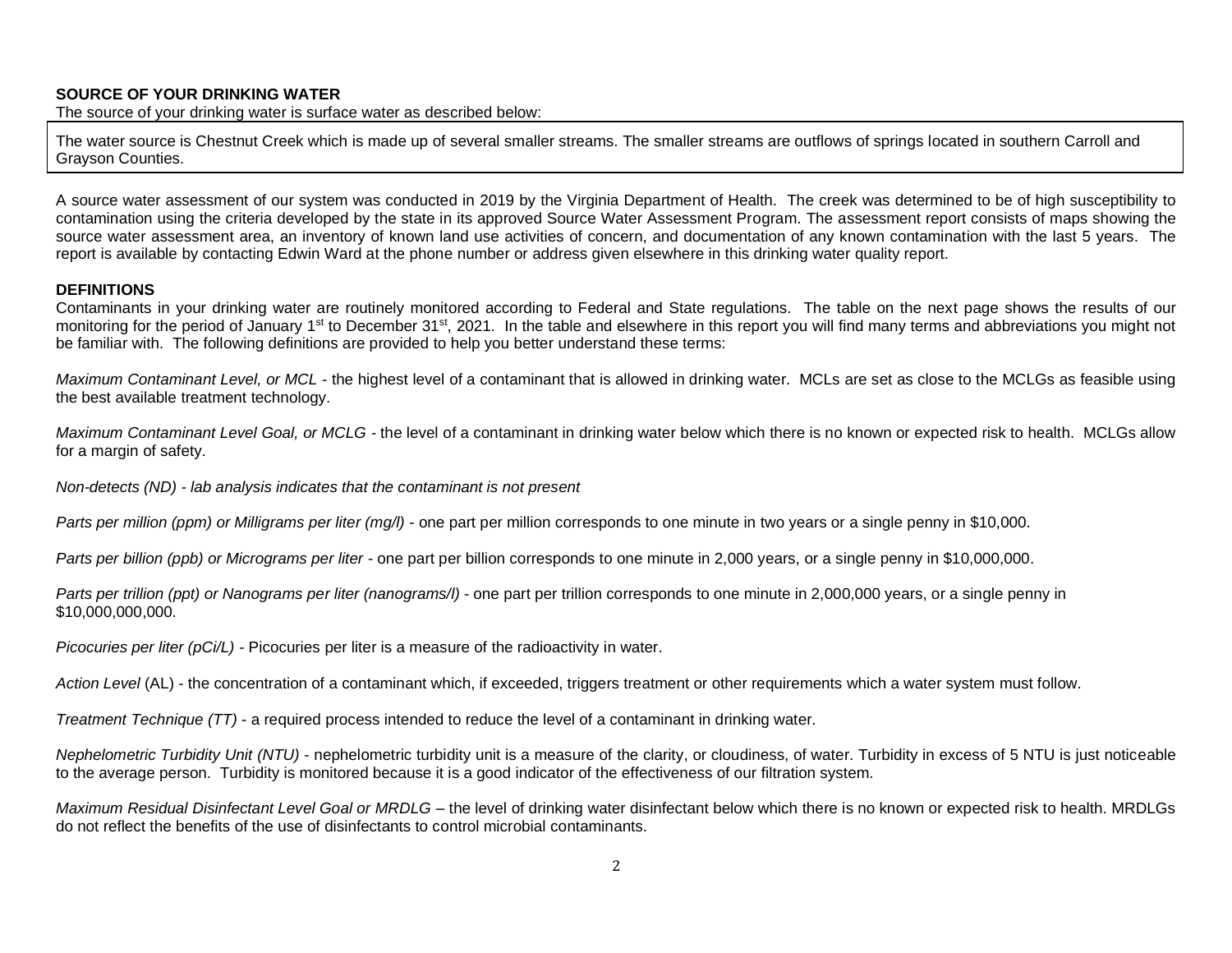*Maximum Residual Disinfectant Level or MRDL –* the highest level of a disinfectant allowed in drinking water. There is convincing evidence that addition of a disinfectant is necessary for control of microbial contaminants.

*Level 1 assessment* - a study of the water system to identify potential problems and determine (if possible) why total coliform bacteria have been found in our water system.

*Level 2 assessment* - a very detailed study of the waterworks to identify potential problems and determine (if possible) why an *E. coli* PMCL violation has occurred and/or why total coliform bacteria have been found in our water system on multiple occasions.

# **WATER QUALITY RESULTS**

## **Regulated Contaminants**

| Contaminant (units)                 | <b>MCLG</b> | <b>MCL</b>                      | Level<br>Detected | Violation<br>(Y/N) | Range         | Date of<br>Sample | <b>Typical Source of Contamination</b>                                                         |
|-------------------------------------|-------------|---------------------------------|-------------------|--------------------|---------------|-------------------|------------------------------------------------------------------------------------------------|
| Fluoride (ppm)                      | 4           | 4                               | 0.56              | N                  |               | 2021              | Water additive which promotes strong teeth                                                     |
| Nitrate (ppm)                       | 10          | 10                              | 0.64              | N                  |               | 2021              | Runoff from fertilizer use; Leaching from septic<br>tanks, sewage; Erosion of natural deposits |
| Barium (ppm)                        | 2           | 2                               | 0.017             | N                  |               | 2021              | Discharge of drilling waste; Discharge from<br>metal refineries; Erosion of natural deposits   |
| Chlorine (ppm)                      | $MRDLG = 4$ | $MRDL = 4$                      | 1.40              | N                  | $1.00 - 1.70$ | 2021              | Water additive used to control microbes                                                        |
| Combined Radium (pCi/l)             | 0           | 5                               | 0.8               | N                  |               | 2020              | <b>Erosion of Natural Deposits</b>                                                             |
| <b>Total Organic Carbon</b>         | <b>NA</b>   | TT, met when<br>$\geq$ 1        | 1.00              | N                  |               | 2021              | Naturally present in the environment                                                           |
| Haloacetic Acids (ppb)              | <b>NA</b>   | 60                              | 31                | N                  | $11 - 58$     | 2020              | By-product of drinking water disinfection                                                      |
| TTHMs [Total Trihalomethanes] (ppb) | NA.         | 80                              | 40                | N                  | $14 - 63$     | 2021              | By-product of drinking water disinfection                                                      |
| Turbidity (NTU)                     | N/A         | TT, 1 NTU Max                   | 0.15              | $\mathsf{N}$       | $0.04 - 0.15$ | 2021              |                                                                                                |
|                                     |             | TT, ≤0.3 NTU<br>95% of the time | 100%              | N                  | <b>NA</b>     |                   | Soil runoff                                                                                    |

## **Lead and Copper Contaminants**

| Contaminant (units) | <b>MCLG</b> | Action<br>Level | 90 <sup>th</sup><br>Percentile | Date of<br>Sampling | # of Sampling Sites<br><b>Exceeding Action Level</b> | <b>Typical Source of Contamination</b>                                |
|---------------------|-------------|-----------------|--------------------------------|---------------------|------------------------------------------------------|-----------------------------------------------------------------------|
| Lead (ppb)          |             | $AL = 15$       | 2.09                           | 9/24/2019           |                                                      | Corrosion of household plumbing system; Erosion of natural deposits   |
| Copper, ppm         | ົ<br>ں. ا   |                 | 0.133                          | 9/24/2019           |                                                      | Corrosion of household plumbing systems; Erosion of natural deposits. |